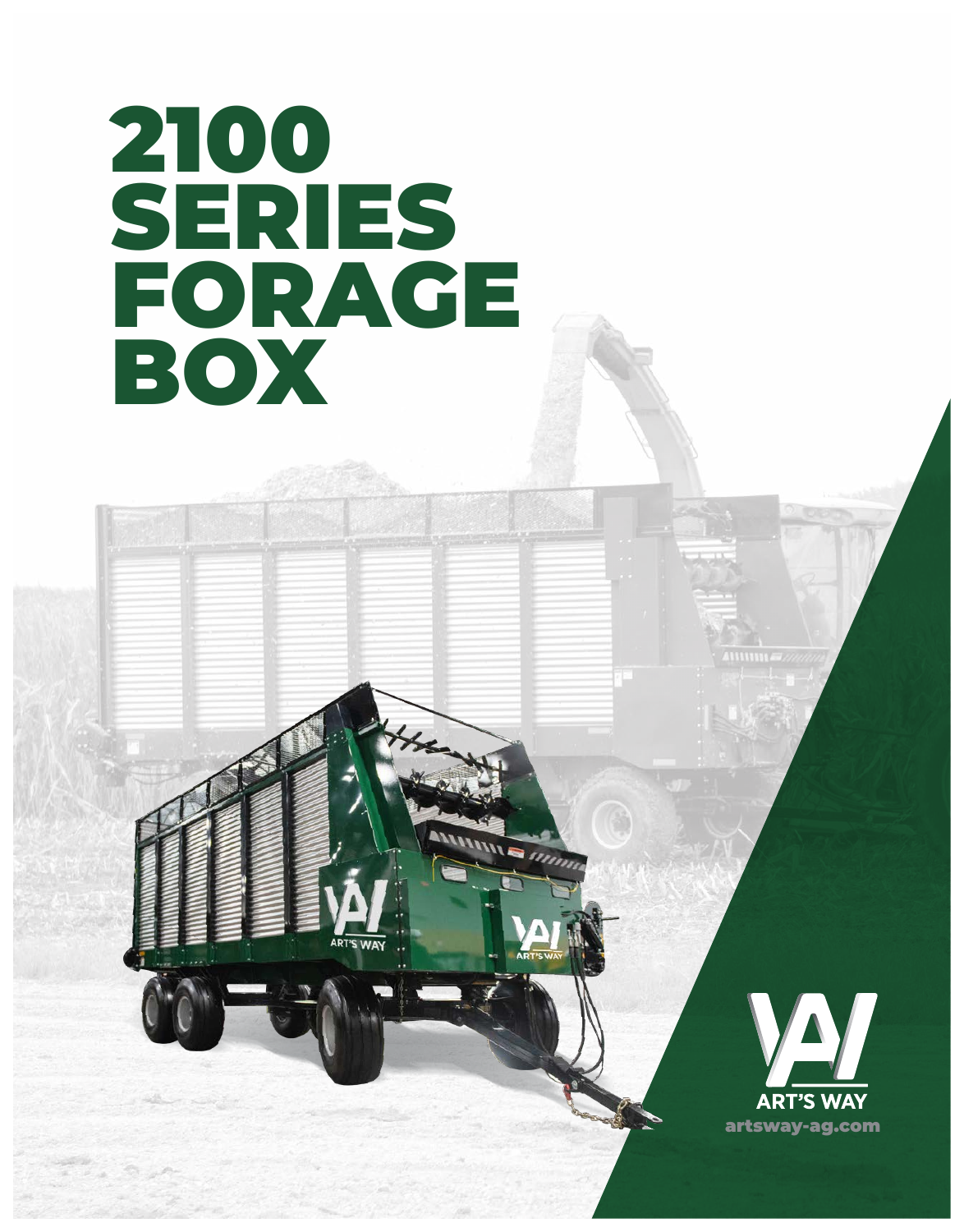2100 SERIES FORAGE BOX

## Take full control of the box.

Are you a mid-sized operation looking for a straightforward, no-fuss forage box? The Art's Way 2100 Series forage box was built to speed up unload times with a fast, hydraulic drive system which allows you to switch from front unload to rear unload with the push of a button right from the cab. We believe a quality forage box doesn't have to be loaded with unnecessary bells and whistles to get the job done. What you need is a low-maintenance forage box with durable components and the ultimate versatility with running gear and truck-mount compatible frame. **This simple, serviceable and affordable forage box will keep your cow candy rolling for years to come.** 

#### Lightning-fast unload

Our independently controlled hydraulic drive system sets us apart from the others in speed and convenience. Our rear- and front-unload options can be done right from the cab with the switch of a button clocking in at 1-minute and 4-minutes to unload respectively.

#### Robust capacity

Pick the box size fit for you — 16-, 18- or 20-ft. — with corrugated-steel sides ready to take on the acidic environment of forage harvest.

#### No-fuss engineering for easier maintenance

We've drastically reduced the number of unique parts on this machine. These streamlined components translate to a simple, low-maintenance forage box that just about anyone can service.

#### Durable floors

The box floors are constructed with tough 1/2-in. thick densilite material for reduced thermal expansion (no waves and buckles here) and minimal wear. These floors provide a slick surface for material to slide across to reduce trapped moisture buildup.

### Options

#### In-cab hydraulic controls

Our all new in-cab hydraulic controls allow you to run your forage box without leaving the seat of you tractor. This option allows you to change from front unload to rear unload with a push of a button.

#### Side extension/ 4th beater kit

You have the ability to add extensions, making your box taller which includes a 4th beater for more material movement. With extensions you could add up to 187 cu. ft. or material (See specifications sheet on page 4.)



Art said it best: "A good Forage Box should knock your socks off as you sit back in the cab and unload from the front or rear at near racing speeds. 4-minutes or 1-minute to be exact." Art's Way: How Work Gets Done.





#### Product highlights:

- $\triangleright$  One in-cab button, hydraulic drive system to switch from rear unload to front unload
- User-friendly, independent controls
- ▶ 16-, 18- and 20-ft. high-capacity box length options
- $\blacktriangleright$  1/2-in. thick and slick densilite flooring for reduced thermal expansion and minimal wear
- $\blacktriangleright$  Streamlined components for improved serviceability and lower replacement costs
- ▶ 4-minute front unload
- **1**-minute rear unload
- Running gear and truck-mount compatible frame
- ▶ 10 floor speed options